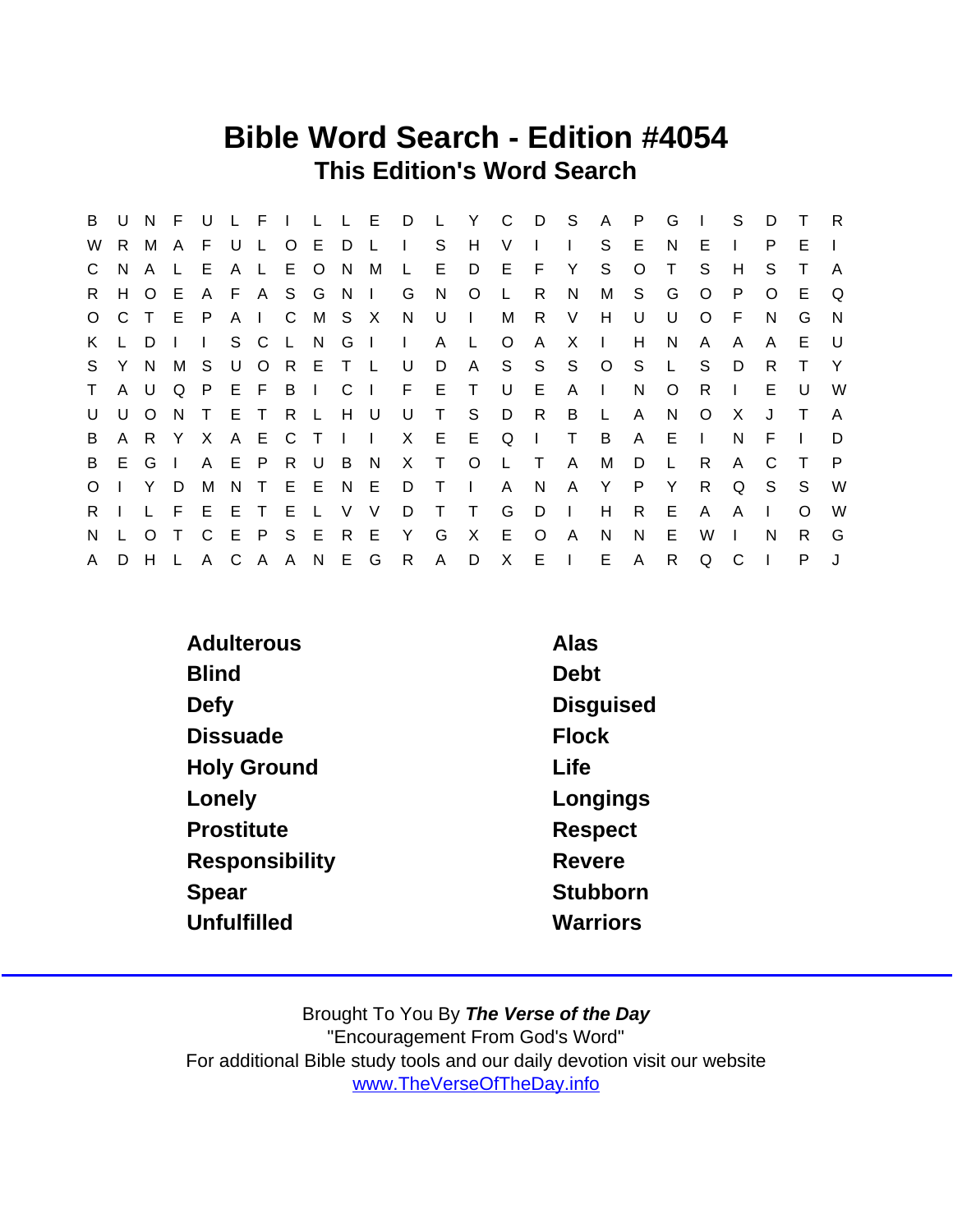## Bible Word Search - Edition #4054 Word Search Answer Guide

|              |               |              |                           |              |       |     |               |                     |              |                           |                              |                |                |                 | b U N F U L F I L L E D I y c D s a | p            | $\overline{g}$ | $\sim$ i $\sim$ | S            | D            | $-t$         | R            |
|--------------|---------------|--------------|---------------------------|--------------|-------|-----|---------------|---------------------|--------------|---------------------------|------------------------------|----------------|----------------|-----------------|-------------------------------------|--------------|----------------|-----------------|--------------|--------------|--------------|--------------|
| W            | R.            | m a          |                           | - F -        | u I   |     |               |                     | o e d l i    |                           | s h                          | V              | i.             | $\mathbf{L}$    | S.                                  | e            | n              | e               | $\Box$       | D.           | E            | -i-          |
| $\mathbf{C}$ | n             | $\mathsf{A}$ | $\mathsf{L}$              | E.           | a I   |     | e o n m       |                     | $\mathbf{L}$ | e                         | $\Box$                       | E F Y          |                |                 | S                                   | $\circ$      | $\mathsf{t}$   | S.              | h            | S.           | $\mathbf{t}$ | a            |
| $\mathbf{r}$ | h.            |              | O E                       |              |       |     |               |                     |              | a F a S G N I G N O       |                              | $\mathsf{L}$   | $\mathsf{r}$   | n               | m                                   | S            | G              | $\circ$         | P            | $\Omega$     | e            | q            |
|              | $0\quad C$    | $\mathbf{t}$ | $-e$                      | $\mathsf{P}$ |       | a I | c m s x       |                     | $\mathsf{n}$ | u i                       |                              | m              | $\mathsf{r}$   | V               | h.                                  | U            | U              | $\circ$         | $\mathsf{f}$ | n.           | g            | $\mathsf{n}$ |
|              | $K \parallel$ | D            | $\mathbf{i}$ $\mathbf{i}$ |              |       |     |               |                     |              | Sc L n g i i a l          |                              | $\overline{O}$ | $\overline{a}$ | $x \mid$        |                                     | h.           | N.             | A               | a            | a            | E.           | <b>u</b>     |
| S.           | <b>y</b>      |              |                           |              |       |     |               | N m S U O R E T L U |              | $\Box$                    |                              |                |                |                 | A s S S o S L                       |              |                | S               | D            | $\mathsf{r}$ | Τ            | $\mathsf{v}$ |
| $\mathsf T$  |               |              |                           |              |       |     |               |                     |              | a U q p e f B i c i f e t |                              | u E A I        |                |                 |                                     | n            | $\circ$        | Ri              |              | E.           | U            | W            |
| U            | $\mathbf{u}$  | $\circ$      | n                         | t            |       |     | etr Lhu       |                     | <b>u</b>     | t s                       |                              | D              | $\mathsf{r}$   | B L             |                                     | a            | N              | $\circ$         | $\mathbf{x}$ | $\mathbf{i}$ | $\top$       | a            |
|              |               |              |                           |              |       |     |               |                     |              |                           | Ba R y x a E c T I i x e e q |                | $\mathbf{I}$ t |                 | b                                   | $\mathsf{A}$ | E              | $\sim 1$        | n            | $\mathbf{f}$ |              | <sub>d</sub> |
| B            | $\mathbf{e}$  | G            | $\mathbf{i}$              |              |       |     | a e p R u B N |                     |              |                           | x t o L                      |                | $-t$           | a               | m                                   | $\mathsf{d}$ | L.             | R.              | a            | $\mathbf{C}$ | $\top$       | $\mathsf{D}$ |
| Oi           |               | Yd           |                           | m            | n t   |     |               |                     |              | e E n E D t I             |                              | a              |                | n a y           |                                     | p            | $\mathsf{Y}$   | $\mathsf{R}$    | $\mathsf{q}$ | S            | S            | <b>W</b>     |
| Ri           |               | L f          |                           |              | e e t |     | e I V v       |                     |              |                           | $D$ T t g                    |                | $\mathsf{d}$   | $\sim$ i $\sim$ | h                                   | $\mathsf{r}$ | $\mathbf{e}$   | A.              | $\alpha$     | $\mathbf{i}$ | $\circ$      | W            |
| $N \mid$     |               |              | O T                       |              |       |     | C E P S E R E |                     | Yg           |                           | $\mathsf{X}$                 | e              | $\mathsf{o}$   | a               | n                                   | n.           | $\mathbf{e}$   | W               | i.           | n            | R.           | g            |
| a            | d             | $H$ $\perp$  |                           |              |       |     | a c a a n e g |                     |              | R a                       | $\mathsf{d}$                 | $\mathsf{X}$   | e i            |                 | e                                   | a            | $\mathsf{r}$   | $q$ c           |              |              | P            |              |

Adulterous: Horizontal **Alas: Diagonal** Blind: Diagonal Debt: Diagonal Defy: Horizontal Disguised: Diagonal Dissuade: Diagonal Flock: Diagonal Holy Ground: Vertical Life: Diagonal Lonely: Vertical **Longings: Horizontal** Prostitute: Vertical Respect: Horizontal Responsibility: Diagonal Revere: Diagonal Spear: Diagonal Stubborn: Vertical Unfulfilled: Horizontal Warriors: Vertical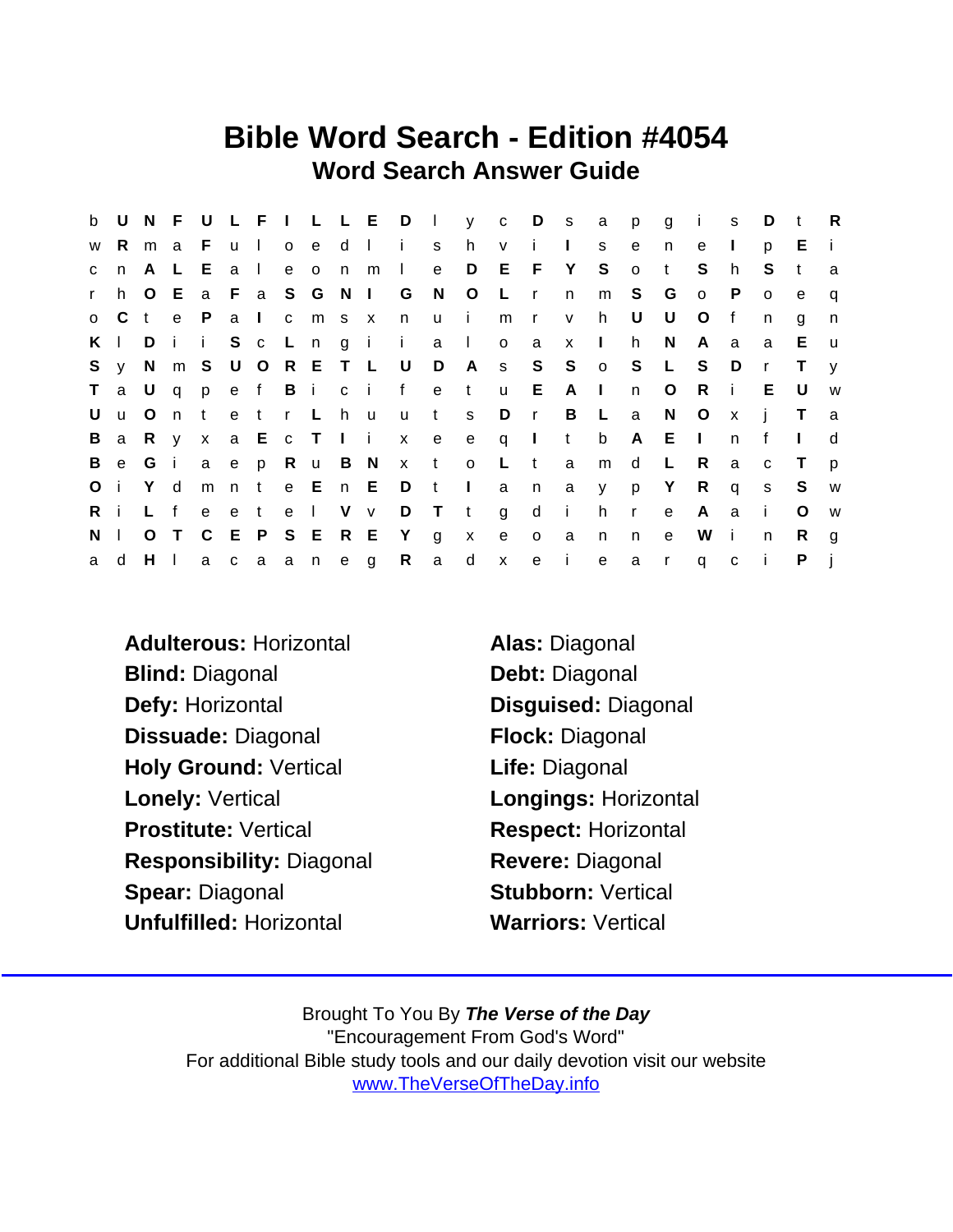## Bible Word Search - Edition #4054 Words Used And Their Definitions

**Adulterous** 

Having sexual relations with someone other than a spouse

Alas

A word used to express sadness or concern about someone or something

**Blind** 

Unable to see, literally or figuratively

Debt

Something which is owed to another.

Defy

To rebel or go against orders

Disguised

To have concealed the identity of someone or something

**Dissuade** 

To advise against something

Flock

A group of sheep gathered together under the watchful eye of a shepherd

Holy Ground

A piece of land that has been set apart for a special purpose, most notably by God in the account of Moses and the burning bush (See Exodus 3)

Life

Existence on the physical or spiritual level